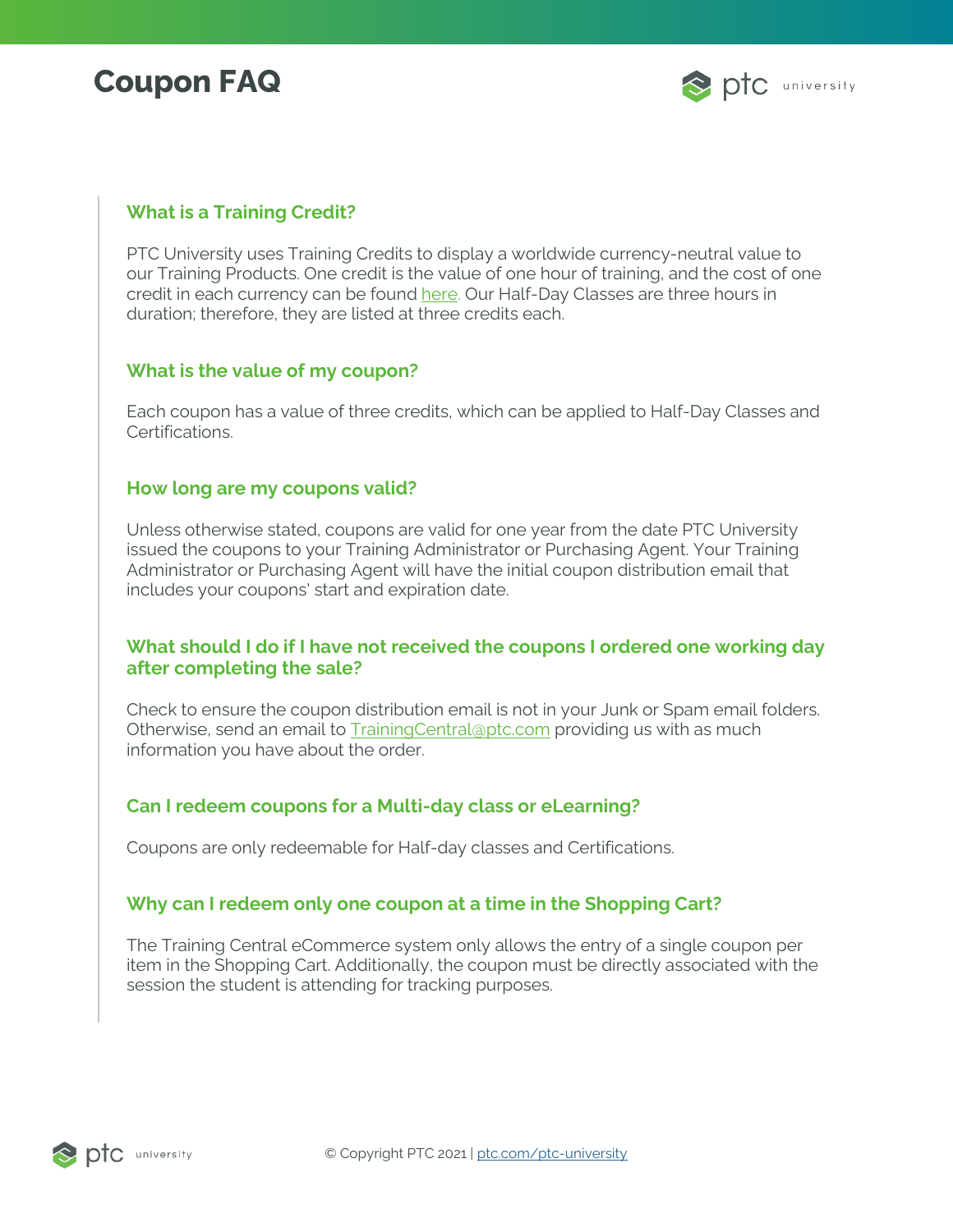# **Coupon FAQ**



# **What's the earliest before a class start that I can register with a coupon?**

We recommend registering at least two working days prior to the class start. Coupons require approval from the PTC University Administration Team to ensure that a valid coupon code has been applied. A registration completed within two working days may not get fully processed. Additionally, to ensure a successful class experience, we recommend allowing enough time to complete the steps in the Class-day Preparation Guide linked in the Enrollment confirmation email.

#### **Why do I appear on the Wait List once I have redeemed my coupon?**

The PTC University Administration Team must review and accept the submitted coupon. This can take up to 24 hours. Once the coupon has been reviewed and verified, the student should see their status change to Not Yet Started, which means you are successfully enrolled in the class.

# **What do I do if I redeemed my coupon for the wrong class?**

Send an email t[o TrainingCentral@ptc.com](mailto:TrainingCentral@ptc.com) providing us with the class you want to be removed from. The PTC University Administration Team will withdraw you from the class, void the used coupon, and issue a replacement coupon.

# **What do I do if I redeemed my coupon for the wrong session or class time?**

You can use the Withdrawal tool within Training Central to withdraw yourself from a session and pick a different session. [Here is a link to the withdrawal process Job Aid.](https://www.ptc.com/-/media/ptc-university/help-documents/training-central/how-to-withdraw-from-a-course-session.pdf)

# **What do I do if I cannot attend my session?**

You can use the Withdrawal tool within Training Central to withdraw yourself from a session and pick a different session. [Here is a link to the withdrawal process Job Aid.](https://www.ptc.com/-/media/ptc-university/help-documents/training-central/how-to-withdraw-from-a-course-session.pdf)